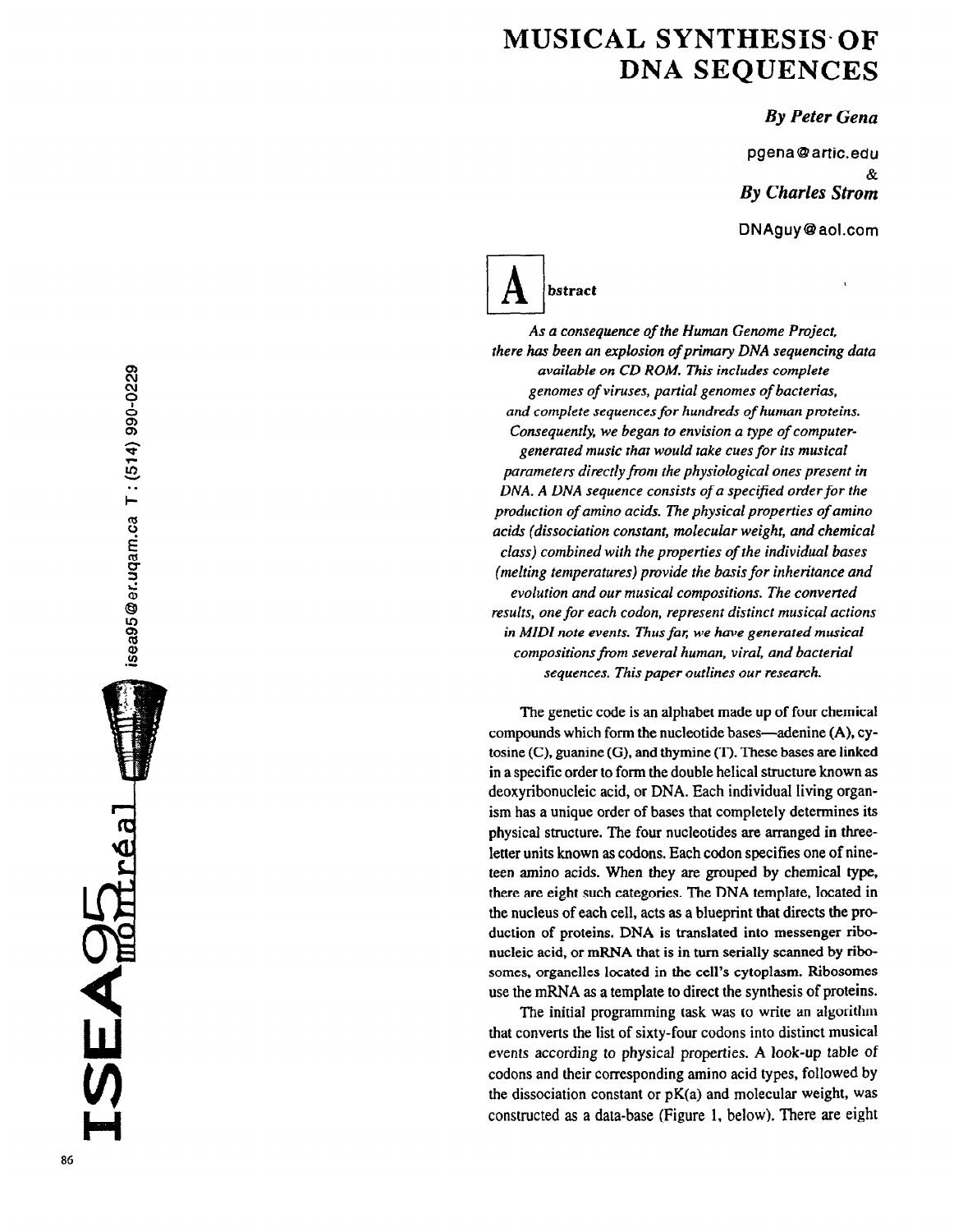basic musical timbres; one for each of the eight classes of amino acids. Each of the nineteen amino acids has a distinct  $pK(a)$  that helps define pitch. Additional modifications involve physical properties of the molecular bonding occurring in the codon itself, independent of what amino acid it codes for. Using 7.0 as the neutral point in acid/base equilibrium point, pK(a)'s below 7.0 are acidic while those above are basic. Hence, there are two equations for each codon: one correlates higher pitch with acidity, the other with base. The algorithm makes a binary choice with each selection. Pitch bend commands for each note place the music in just intonation.

$$
f = ((p (4G + 2T) + 12) + k
$$

 $f = (([p - 7.0])(4G + 2T) + 12) + k$ 

where:

 $f \& f \neq I$  = MIDI pitches  $p = pK(a)$  $G = \sum G + C$  per codon  $T = \sum A + T$  per codon  $k =$  Constant (Hydrogen Bonds):  $[AA=-2, TT=-I, CC=+I, CG=+2, GC=+3,$  $GG = +41$ 

Intensities (velocity) are also adjusted according to the hydrogen bonding occurring in each codon. As with pitch, there are two corresponding equations for each codon and a binary choice is made with each selection.

 $I=6H$ 

 $I_1 = 109 - I$ 

where:

I and  $I<sub>I</sub>$  are MIDI velocity levels  $H$  is proportional to codon melting temperature and Hy drogen-bond strength per codon.  $\text{(each }G = +8, C = +6, A = +4, T = +1\text{)}$ 

The pK(a) and atomic weights of the amino acids determine durations.

$$
D = 0.01 pM + 0.1 Sk
$$

where:

 $D =$  duration in clock ticks

 $p = pK(a)$ 

 $M$  = molecular weight of amino acid

 $S = f$  (sum of hydrogen bonds per codon)

 $k =$  tempo constant (>0), higher number = slower tempo

All of the preliminary programming is scripted in Hypercard. The scripts prepare all the necessary data, that is, the table of codons, and the genomes as collections for the MAX object code language (Copyright by IRCAM and Opcode Systems). The initial table data contains the codon, followed by its amino acid, pK(a), amino acid class numbers, and the molecular weight of the amino acid (Figure I, first column). Each codon is transformed into a list in a collection (Figure 1, second and third columns). The list specifies the address, MIDI pitch, velocity, channel number, pitch bend, and duration of the event for the corresponding codon. A second series of algorithms reads the raw DNA strings for a genome, searches for the start and stop codons. and then forms the three-letter codon sequences (Figure 2, left column). Uncoded filler, ubiquitous extraneous material bearing no significance to amino acid production, is ignored. In addition, each codon from the genome is checked in the look-up table and its codon index number is put into another collection (Figure 2).

| dna_MAH 整金                   |                             |                           |                   |                    |  |
|------------------------------|-----------------------------|---------------------------|-------------------|--------------------|--|
| TGA, STP 2,00,0,100          |                             | 1, 27 78 0 18 20          | 1,75670520        | $\hat{\mathbf{c}}$ |  |
| TAA, STP, 4, 0.0, 0, 100     |                             | Create∥2, 33 54 0 24 40   | 2.99910540        |                    |  |
| TAG, STP, 6, 0.0, 0, 100     |                             | 3,597801960               | 3, 106 67 0 28 60 |                    |  |
| CGT, ARG, 1.821, 1.1, 4, 174 |                             | Шrite    4, 31 90 4 23 32 | 4.61554432        |                    |  |
| AGG, ARG, 1.821, 1.2, 4, 174 |                             | 5, 33 120 4 24 32         | 5 58 25 4 28 32   |                    |  |
| CGC, ARG, 1.821, 1.3, 4, 174 | Ξŗ.                         | 6.38 120 4 24 32          | 6.49254032        |                    |  |
| CGA, ARG, 1.821, 1.4, 4, 174 | 山縣<br>中部                    | 聖骨7,31 108 4 23 32        | 7.61374432        |                    |  |
| AGA, ARG, 1.821, 1.0, 4, 174 | ШF                          | 8.269642432               | 8 73 49 4 1 32    |                    |  |
| CGG, ARG, 1.821, 1.5, 4, 174 |                             | 9.3912741832              | 9, 46 18 4 28 32  |                    |  |
| TGC,CYS,1.900,2.1,6,121      |                             | 10, 33 90 6 24 23         | 10.61556423       |                    |  |
| TGT,CYS,1.900,2.0,6,121      | Fo <sup>1</sup><br>99 H     | 11, 26 60 6 24 23         | 11, 73 85 6 1 23  |                    |  |
| CCG PRO 1.952, 3.3, 7, 155   | gan<br>Gru                  | 12,381207131              | 12, 51 25 7 5 31  |                    |  |
| CCC, PRO, 1.952, 3.1, 7, 155 |                             | [11] 13, 35 108 7 19 30   | 13, 52 37 7 31 30 |                    |  |
| CCT,PRO,1.952,3.0,7,155      | 관계급 기<br>距                  | 14.327872630              | 14,636772130      |                    |  |
| CCA PRO 1.952, 3.2, 7, 155   | 3년 3월 년                     | 15, 32 96 7 26 30         | 15, 63 49 7 21 30 |                    |  |
| ACG, THR, 2.088, 4.0, 1, 120 |                             | 16, 34 108 1 28 25        | 16, 63 37 1 21 25 |                    |  |
| ACT, THR, 2.088, 4.1, 1, 120 |                             | $= 17, 286613125$         | 17, 75 79 1 21 25 |                    |  |
| ACA, THR, 2.088, 4.3, 1, 120 | رهقتهم<br>Lut               | 18, 29 84 1 31 25         | 18, 75 61 1 21 25 |                    |  |
| ACC, THR, 2.088, 4.2, 1, 120 | <del>wêkirn</del><br>ليستسب | 19, 33 96 1 24 25         | 19.64 49 1 31 25  |                    |  |
| 0AT, ASP, 2.122, 5.0, 2, 134 | ы.                          | 20, 28 78 2 31 28         | 20, 75 67 2 21 28 |                    |  |
| GAC, ASP, 2.122, 5.1, 2, 134 | Play                        | 21, 32 108 2 26 29        | 21, 66 37 2 10 29 |                    |  |
| GAA, GLU, 2.13, 6.0, 2, 148  | TIT.                        | 22, 26 96 2 24 32         | 22, 78 49 2 10 32 |                    |  |
| 6AG, GLU, 2.13, 6.1, 2, 148  | 동권대의                        | 23.3212022632             | 23, 66 25 2 10 32 |                    |  |
| TCT, SER, 2.186, 7.3, 1, 105 | 常迁勤率                        | 24, 28 48 1 31 23         | 24, 75 97 1 21 23 |                    |  |
| TCA SER 2.186, 7.2, 1, 105   |                             | 25, 28 66 1 31 23         | 25, 75 79 1 21 23 |                    |  |
| TCG, SER, 2.186, 7.5, 1, 105 | ÷,<br>坚守<br>E               | 26, 35 90 1 19 23         | 26, 64 55 1 31 23 |                    |  |
| AGC, SER, 2.186, 7.1, 1, 105 | ჟ                           | 27, 36 108 1 22 23        | 27.633712123      |                    |  |
| AGT SER 2.186,7.0,1,105      |                             | 28.287813123              | 28.756712123      | Ф                  |  |

Figure 1: Partial Table of Codons